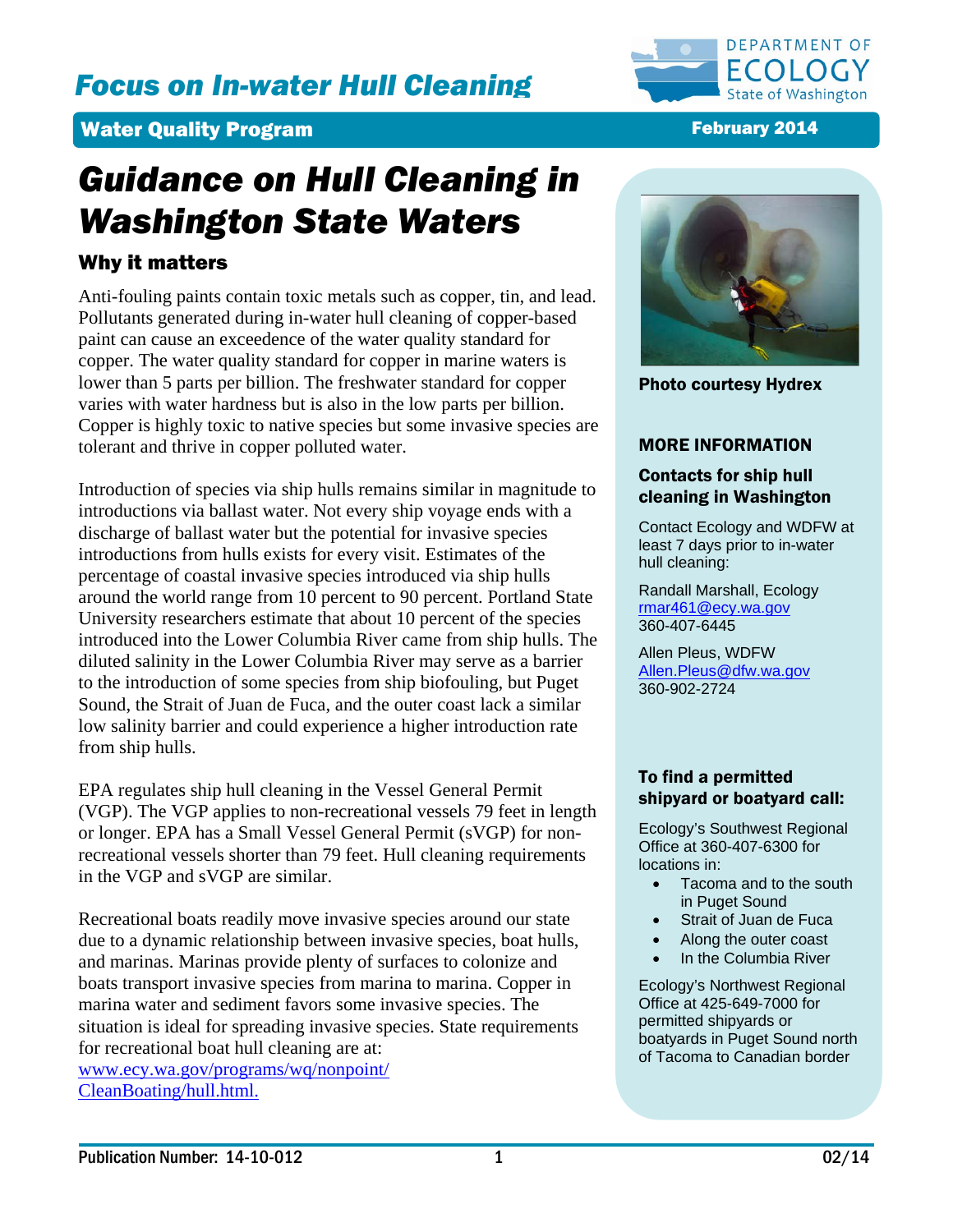# Water Quality Program February 2014

# Ship hull cleaning instructions for Washington State

Ship operators having permit coverage under the VGP or sVGP should contact Randall Marshall [\(rmar461@ecy.wa.gov,](mailto:rmar461@ecy.wa.gov) or 360-407-6445) at least 7 days prior to in-water hull cleaning with information on the hull coating, its contents, cleaning method, and date/time. An inspector might come out to observe, photograph, and take samples during the hull cleaning if the coating contains copper or any other toxic substance. Randall Marshall can also provide guidance on performing toxicity testing to verify that the discharge from a particular coating will be nontoxic during cleaning. The testing makes approval easier.

Ship operators must also contact Allen Pleus [\(Allen.Pleus@dfw.wa.gov,](mailto:Allen.Pleus@dfw.wa.gov) or 360-902-2724) at the Washington Department of Fish and Wildlife (WDFW) prior to in-water hull cleaning of a ship covered under the VGP or sVGP. WDFW may allow the in-water cleaning of hulls with only slime and sea grass growth (microfouling organisms), but does not allow the in-water cleaning of hulls with juvenile or adult aquatic species such as barnacles, mussels, and tube worms (macrofouling organisms). Vessels requesting in-water cleaning must provide suitable proof that the areas to be cleaned consist of only microfouling organisms.

# Recreational boat hull cleaning instructions

Can be found at: [www.ecy.wa.gov/programs/wq/nonpoint/CleanBoating/hull.html](http://www.ecy.wa.gov/programs/wq/nonpoint/CleanBoating/hull.html)

# Sediment contamination

The state of Washington has an interest in protecting sediment quality and the general health of aquatic lands, as provided by Chapter 79.02 RCW, Public Lands Act and Chapter 79.105 RCW, Aquatic Lands Act. The Washington Department of Natural Resources (DNR) is the agency responsible for managing state-owned aquatic lands to provide a balance of public benefits while ensuring environmental protection. DNR's programs are directed at avoiding, minimizing and eliminating impacts to sediments and other aquatic resources, including introduction of toxic pollutants into water or sediment. DNR prohibits work on vessels located on state-owned aquatic lands that could introduce toxic chemicals into the water. Any in-water process that removes paint from a boat is prohibited on state-owned aquatic lands unless discharge is prevented by containment of paint residues. If paint residue causes or contributes to sediment contamination on state-owned aquatic land, responsible persons may be prosecuted in accordance with RCW 79.02.300. Call DNR's Aquatics Program at 360-902-1100 to find out if your project will be on state-owned aquatic lands.

# VGP hull cleaning requirements summary

# *VGP section 2.2.23 Underwater Ship Husbandry Discharges*

- Vessel owner/operators must minimize transport of attached living organisms when they travel into U.S. waters from outside the U.S. economic zone or when traveling between Captain of the Port (COTP) zones.
- Whenever possible, hull-cleaning activities should take place in drydock or another land-based facility where the removal of fouling organisms or spent antifouling coatings can be contained. (Contact the Department of Ecology using the information in the sidebar on page 1 for help locating a permitted shipyard or boatyard in our state.)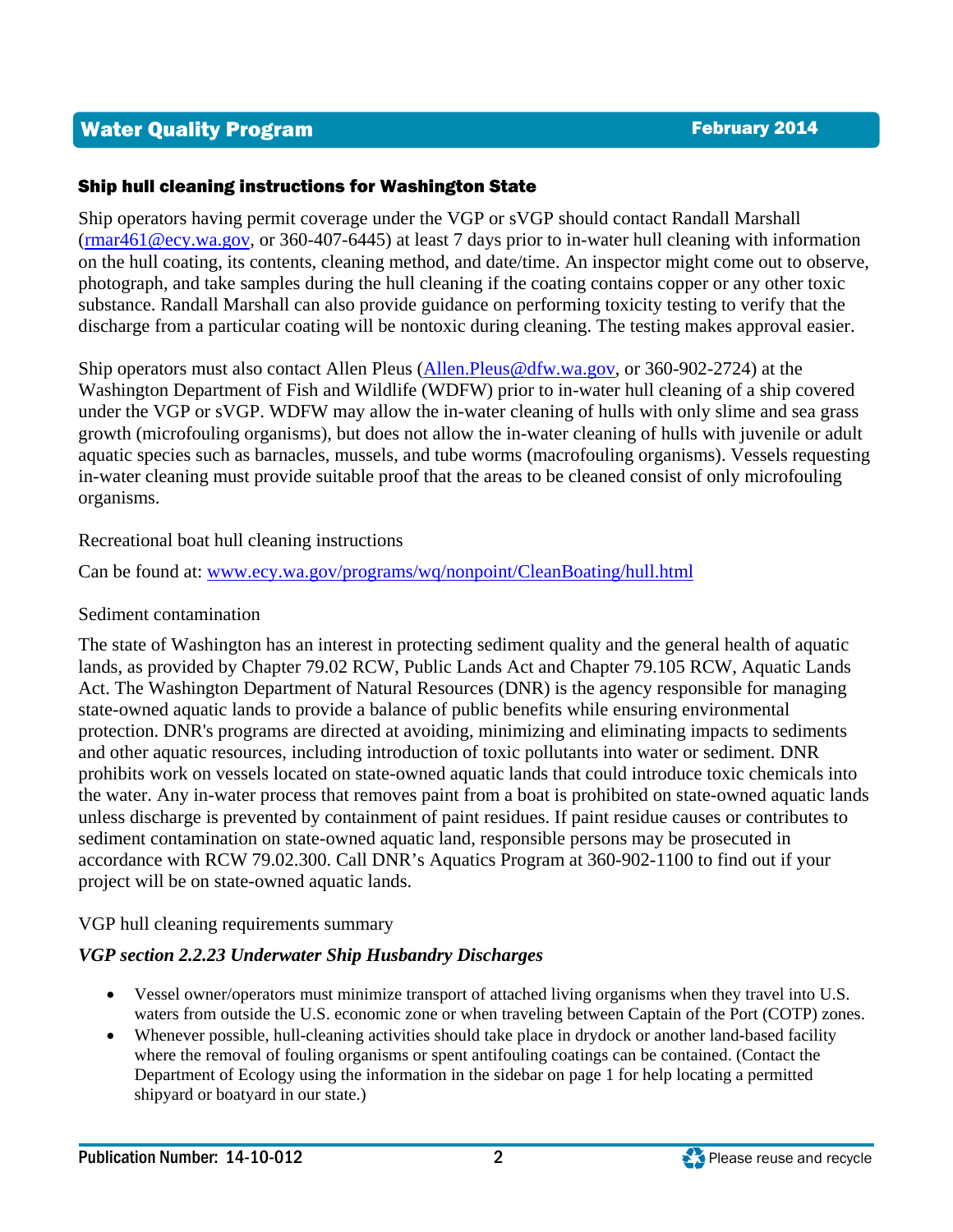# Water Quality Program February 2014

- Vessel owner/operators who remove fouling organisms from hulls while the vessel is waterborne must employ methods that minimize discharge of fouling organisms and antifouling hull coatings. These shall include:
	- o Selection of appropriate cleaning brush or sponge rigidity to minimize removal of antifouling coatings and biocide releases into the water column.
	- o Limiting use of hard brushes to the removal of hard growth.
	- o When available and feasible, use of vacuum control technologies to capture hull coating residue and fouling organisms after removal and minimize release into the water column.
- Vessel owner/operators must minimize release of copper from antifouling paint into the water column when they clean their vessel. Cleaning of copper-based antifouling paints must not result in any visible cloud or plume of paint in the water. If a visible cloud or plume of paint develops, shift to a softer brush or less abrasive cleaning technique. A plume or cloud of paint can be recognized by discoloration or another visible indication that is distinguishable from hull growth or sediment suspended in the water column. A plume of sediment or hull growth is normal during vessel hull cleaning, but paint should not be clearly identifiable in the plume or cloud.
- Vessels that use copper-based anti-fouling paint must not clean the hull in copper impaired waters within the first 365 days after paint application unless documented as absolutely necessary. Lists of state impaired waters can be found at [www.ecy.wa.gov/programs/wq/303d/index.html.](http://www.ecy.wa.gov/programs/wq/303d/index.html)
- See section 2.2.23 of the VGP and section 2.6 of the sVGP for more details on hull maintenance.

### The VGP also requires compliance with state laws

#### *VGP section - 1.11 State Laws*

Nothing in this permit shall be construed to preclude the institution of any legal action or relieve the Permittee from any responsibilities, liabilities, or penalties established pursuant to any applicable state law or regulation under authority preserved by section 510 of the Clean Water Act.

### *VGP section - 2.3.1 Water Quality-Based Effluent Limitations*

Your discharge must be controlled as necessary to meet applicable water quality standards in the receiving water body or another water body impacted by your discharges.

### The most pertinent provisions of state law are

### *RCW 90.48.080 - Discharge of polluting matter in waters prohibited*

It shall be unlawful for any person to throw, drain, run, or otherwise discharge into any of the waters of this state, or to cause, permit or suffer to be thrown, run, drained, allowed to seep or otherwise discharged into such waters any organic or inorganic matter that shall cause or tend to cause pollution of such waters according to the determination of the department, as provided for in this chapter.

### *RCW 90.48.020 - Definitions*

Whenever the word "**person**" is used in this chapter, it shall be construed to include any political subdivision, government agency, municipality, industry, public or private corporation, copartnership, association, firm, individual, or any other entity whatsoever.